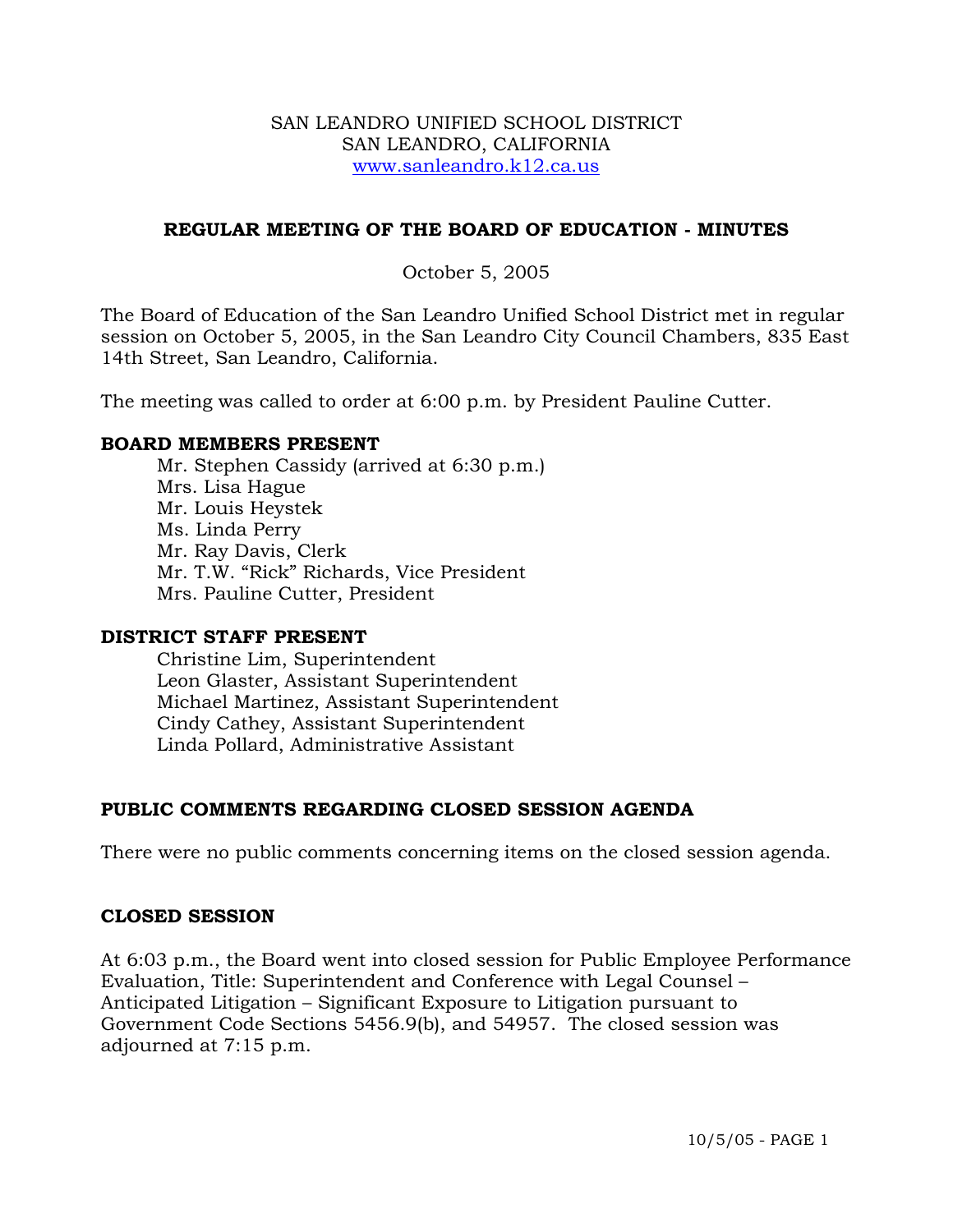The Board returned to open session at 7:30 p.m. with the Pledge of Allegiance to the Flag. President Cutter said the Board had been in closed session and no action was taken.

# **APPROVAL OF AGENDA**

On a motion made by Mr. Davis and seconded by Mr. Richards, the Board approved the agenda for the regular meeting of October 5, 2005 by a 7-0 vote.

**REPORTS** Student Representative's Report – San Leandro High School student representative, Alison Zhao, updated the Board on school activities including National Merit Semifinalists Raymond Holton and Tony Chan; SATs are October 8; PSATs are October 15; Hello Dance was a great success and ASB made over \$1,100; ASB is also selling "Pirate Pride" bracelets; the Student of the Month is Eduardo Nava who has done outstanding work in the SLAM Academy; Female Athlete of the Month is Christina Corpus, a senior golfer; Male Athlete of the Month is Scotty Cordier, a senior quarterback on the varsity football team; Sprit Week rehearsals have begun; Homecoming is October 21 and the theme this year is "T.V. Show Themes"; the Homecoming court has been selected and there will be a luncheon in their honor; service clubs have been very busy by participating in the health fair and recent pancake breakfast for Hurricane Katrina victims; the Hurricane Relief Drive was a success and the school earned over \$1,400 for those families who are now part of the "Pirate community".

#### **PRESENTATIONS**

- \* Certificates of Achievement were presented to Raymond Holton and Tony Chan, National Merit Semifinalists, for the 2005/2006 school year; and Certificates of Commendation were presented to Thomas Akagi, Maria Fatima Bisquera, Rebecca Davis, Zoe Eckman, Laurel James, Andy Ng, John B. Wang, and Elisa Yu for their participation in the National Merit Program.
- \* Certificates of Appreciation were presented to Tony Aguirre, Conrad Garcia and Rebecca Verhoek for all of their hard work as Link Crew Leaders at San Leandro High School for the 2005/2006 school year.

Following the presentation of the certificates, the Board recessed at 7:45 p.m. for a short reception in honor of the honorees. The Board reconvened at 7:55 p.m.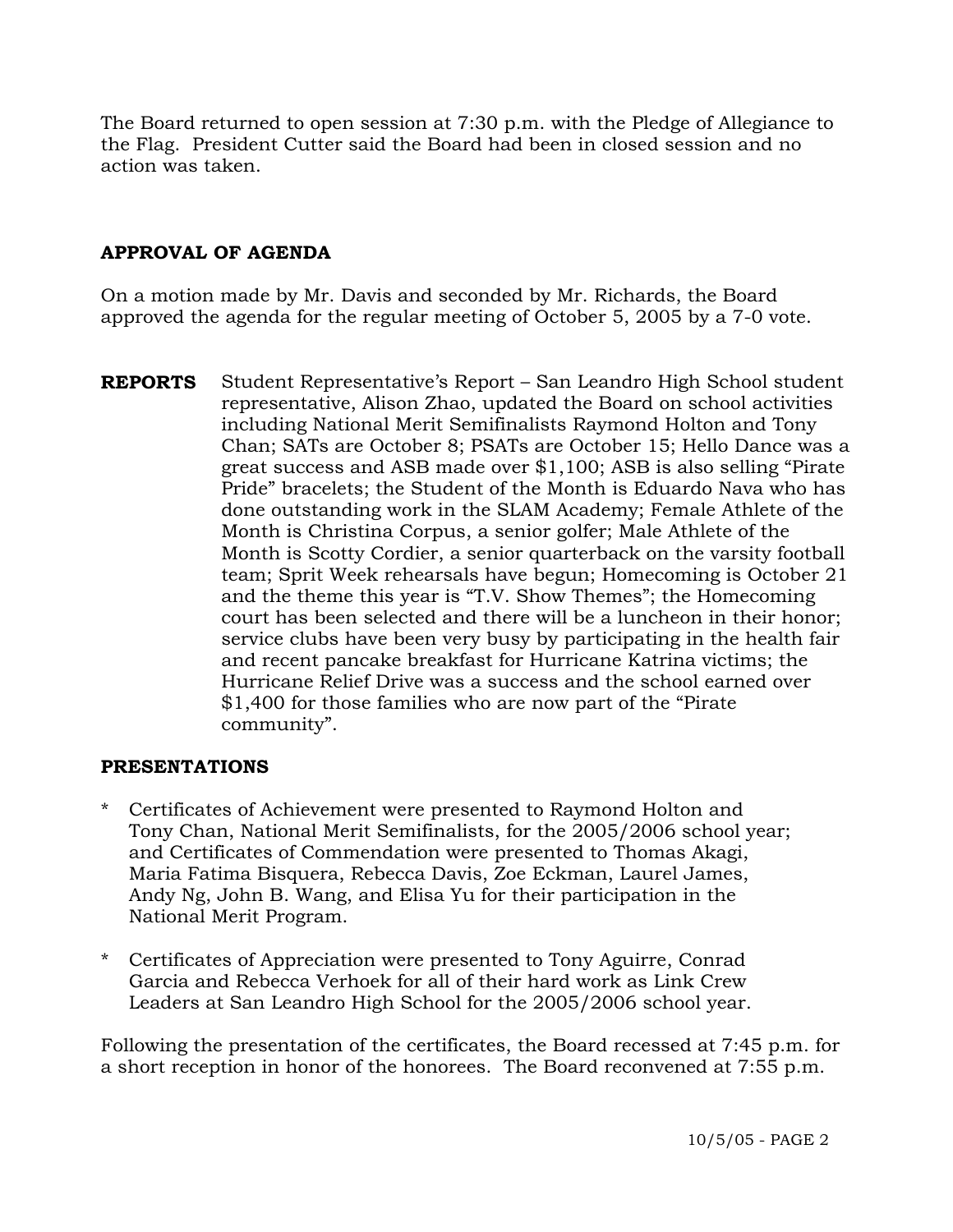\* Amy Furtado, principal of San Leandro High School, and Kit Oase, principal of Lincoln Continuation High School, provided an update on their self study report regarding the Western Association of Schools and Colleges (WASC) Accreditation process. The update included information such as activities the schools have been engaged in, findings from their work this year, and progress being made in preparation for the WASC visit.

 Lincoln Continuation High School Principal Kit Oase capsulated some of the highlights that are important to Lincoln as the continuation school in the District, adding that Lincoln was focusing on addressing ongoing school improvement, an in-depth look over the period time of accreditation, and validation of the work of the school. Major areas addressed in the report included looking at the school's vision, leadership and culture; curricular paths; powerful teacher and learning, with an emphasis on the types of services that make a difference on student learning.

 Mr. Oase said that the study shows that Lincoln has a qualified, caring and flexible staff; small, well-kept campus; safe and positive environment; ongoing improvements in the instructional program utilization of community resources; and student learning is improving. Because Lincoln serves students with a broad range of backgrounds, i.e. those with intellectual abilities that may not be applying themselves at the high school and those who come to them with insufficient credits, providing standard-based programs, and graduation options are some of the challenges they face in their program.

 Mr. Oase stated that in 2004-05, Lincoln students made a 74 point gain and met all goals under the API criteria; the school received a sufficient rating on the three Alternative School Accountability Measures (ASAM) they selected for the state; and forty-four students graduated from Lincoln which was the highest in the last 5-10 years. Additionally an orientation program was set up for new students to the school, special activities are scheduled on Fridays, and high qualified staff is in place.

 Mr. Oase said that meeting with stakeholders, phone surveys of recent graduates and parents, identification of critical areas for follow-up and action plans still needed to be completed, with the final report being presented to the Superintendent and Board in January 2006. He invited the Board to a reception to meet the visiting committee on Sunday, March 12, at 3:00 p.m. The committee's visit will begin on March 13 with the final exit review on March 15 where members of the committee will share some of their findings.

 A summation of 1993 and 1999 WASC visits, charts showing enrollment statistics by gender and graduates by ethnicity from 1995-2005 were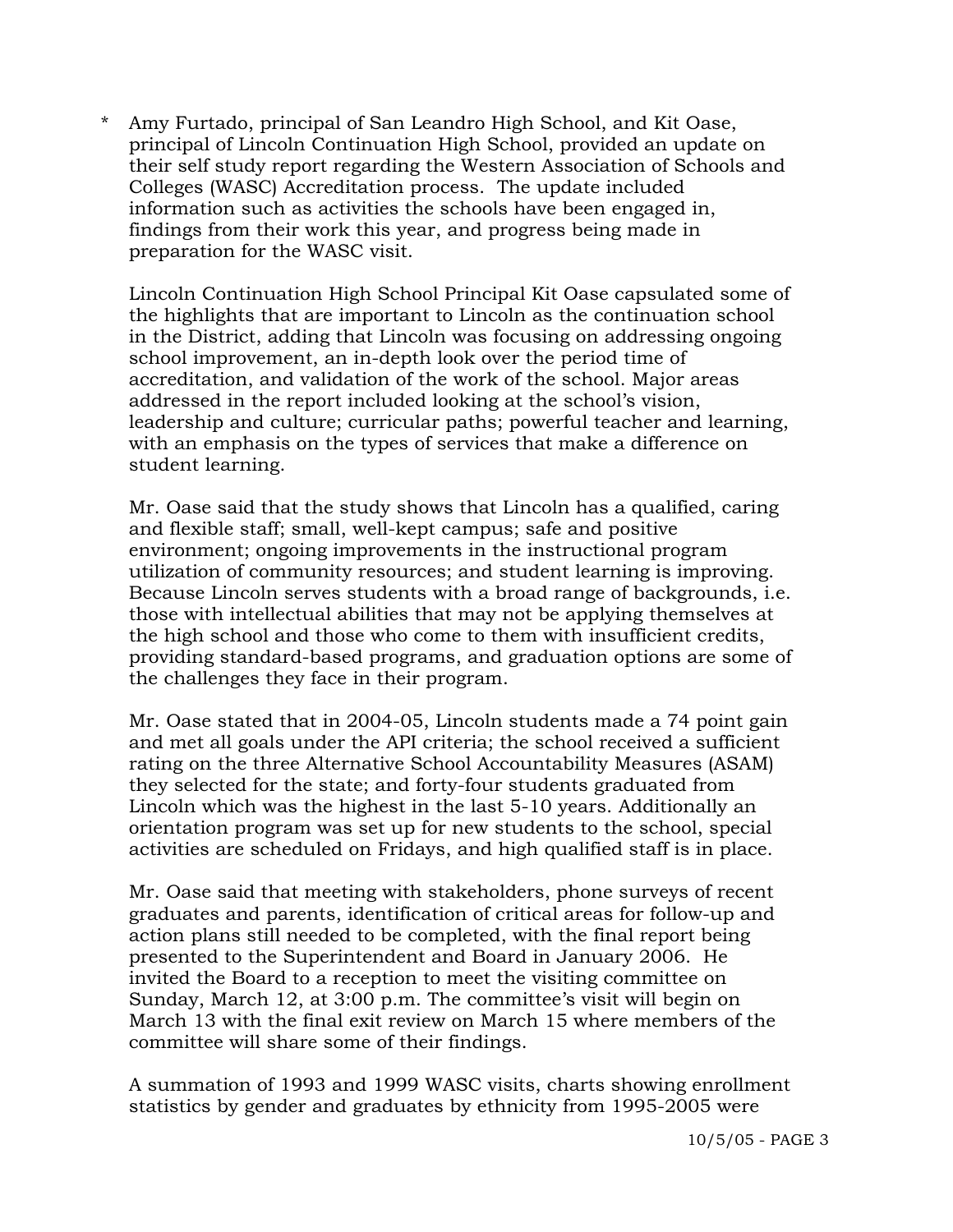shared, adding that Geography, English/School to Work, which links the students to the "world of work"; and Disaster Preparedness/First Aid/CPR were three new courses added to Lincoln to enhance the academic program,

 Mr. Cassidy applauded the school for the significant growth in graduates over the ten-year period. He asked how the school works with the students in terms of counseling to get students into college and/or post school programs.

 Mr. Oase explained that two mornings a week a counselor works with students; and there is also an emphasis on career in the classes; with representatives from Chabot, Los Positas, and Laney coming to the school to speak to the students regarding educational options.

 Regarding the capacity of the school, which was of special interest to Mr. Cassidy, Mr. Oase explained that the school has not reached its capacity and that between ninety-five and hundred students can be housed at the site.

 Mr. Davis attended Lincoln's Back-To-School Night and was very impressed by the teachers' dedication to teaching a very challenging group of individuals.

 Mrs. Cutter thanked Mr. Oase, adding that it was a pleasure to hear his report.

 San Leandro High School Principal, Amy Furtado, said that while the WASC process is a difficult one, it is also an enlightening one and she was looking forward to presenting their final report to the Board.

 Ms. Furtado explained that the goal of the WASC is to use schoolwide and department data to review school programs (i.e. honors, CP courses, counseling, administration, maintenance, etc), adding that the purpose of the self-study is to gather input from all stakeholders: parents, teachers, students, staff; identify strengths and areas of need, and then create an action plan (a draft was provided) that addresses those critical areas.

 She reviewed the self-study process that the high school followed which included department meetings to identify key standards taught, looking at student work and giving input to the Leadership Team and Curriculum Council, staff also meet in focus groups to look at data, further reviewed student work, and identified strengths and weaknesses for each area, parents and classified staff also attended a focus group. The school created an on-line survey which was administered to approximately 1000 students to gather more data and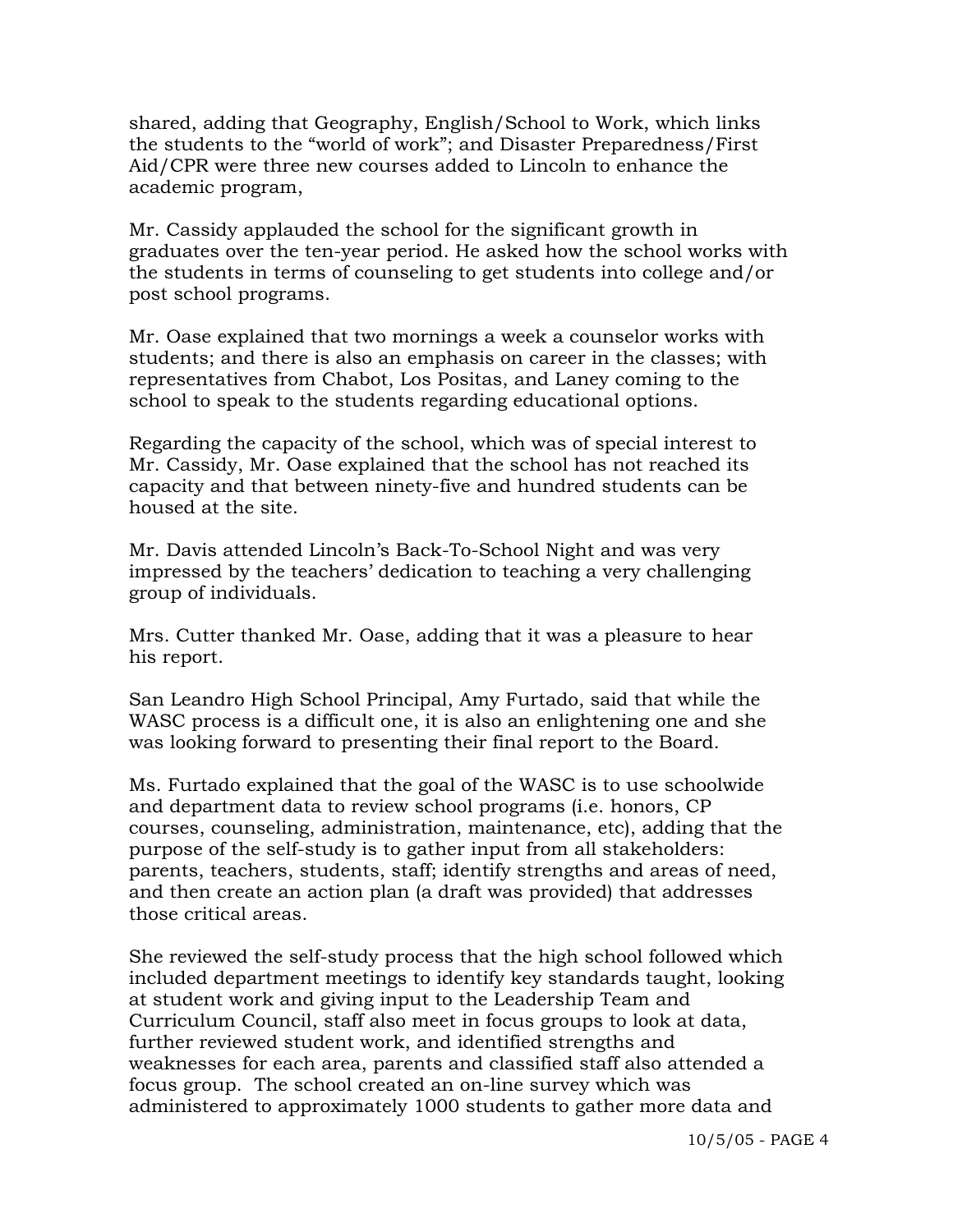#### information.

 The timeline was reviewed, with Ms. Furtado explaining that the process began last fall with new data being added to the plan with the final review by all stakeholders completed by mid-November. She also invited the Board to attend their reception for their visiting WASC committee on Sunday, February 27, 2006 with the school visit beginning on February 28, and the final exit review on March 1.

 Improving academic literacy for all students, especially ELL and African American students, developing strategies in math and science to raise student achievement, and communicating expectations of excellence and content standards to all students, particularly 9th grade and transfer students where the survey revealed a high mobility rate, 43% of the students did not know what the CSU/UC a-g requirements were;, and 45% of the students said they planned for high school by themselves were three critical areas identified to focus on.

 Equity work, the use of data to make decisions, Academy programs, academic support for students, block schedule, variety in assessment and instructional practices, and facility and security improvements were areas of strengths recognized by the staff, students, and parents.

 The six major action steps of the plan to address the areas of need included a systematic implementation of standards based instruction; develop systematic interventions for students who are failing, standardize academic expectations and assessments in the Science and Math departments, develop a systematic way to support students in identifying career pathways, create a culture where race is not a determining factor for success and improve the communication with all parents, especially EL parents.

 Ms. Furtado said in the first year of this six-year plan, the school would be focusing on standards-based instruction in classes; administrative visibility, where walk through schedules have been implemented and administration visits classes four blocks a week; 4-year plans for all students, with counselors hosting parent nights throughout the year in an effort better serve students in identifying careers and understanding paths to reach them; end of course assessments; and equity work.

 Ms. Furtado felt that this was a very honest look at the school focusing on where they are now and where they are going, believing there was compiled input from all the stakeholders.

 Mrs. Cutter said it was nice to hear about the plan. She asked how students were able to access the survey. Ms. Furdato said that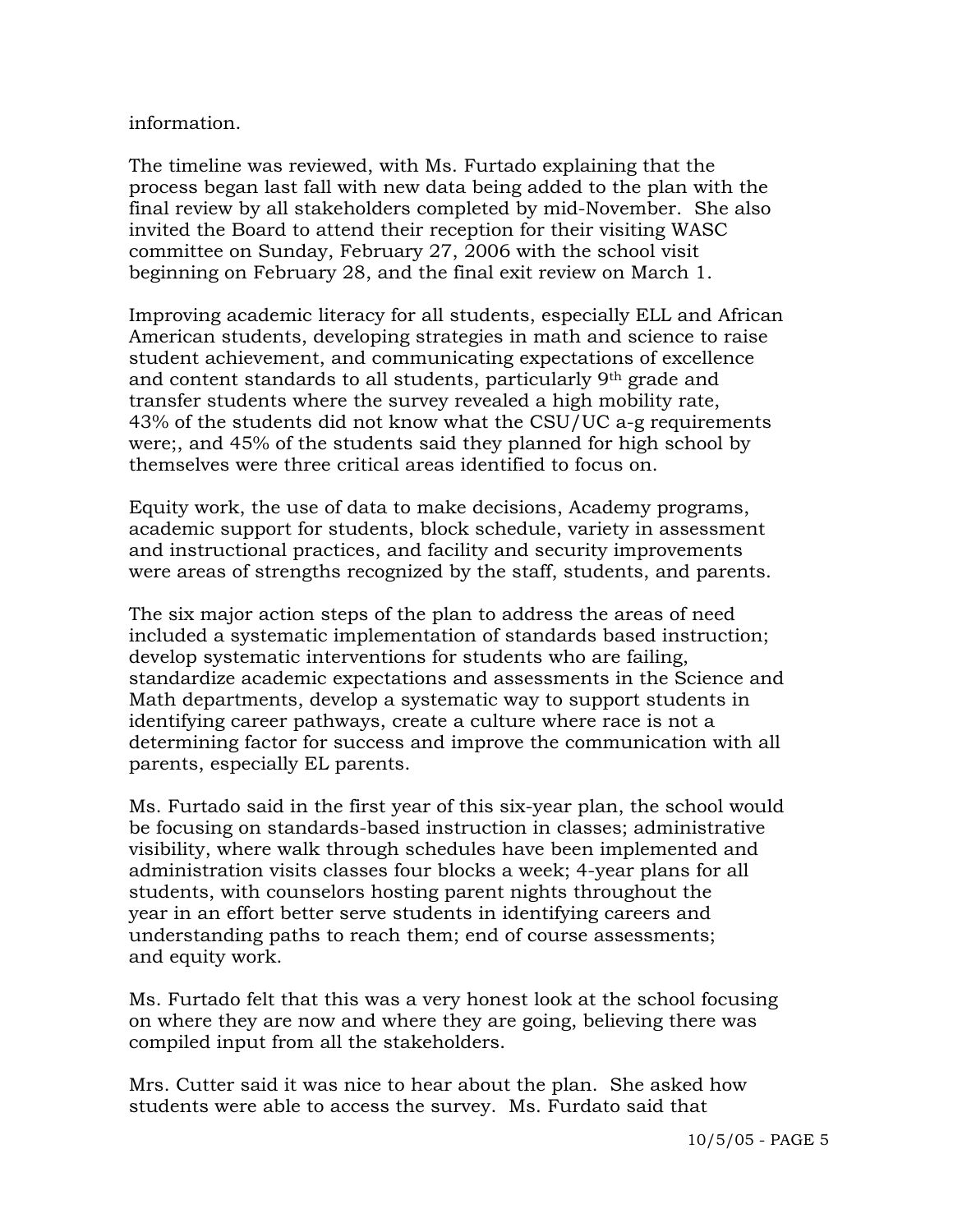students were taken to the library during their English or Social Studies class to take the survey in order to get as much student representation as possible.

 Mr. Cassidy applauded the API growth and was looking forward to an analysis on how that was achieved.

 Mr. Cassidy raised a few questions around mathematics. He was interested in the impact of the block schedule on math; and if the math courses were currently aligned because, "*revise mathematics course outlines to align to the state standards"* was included as an action step. He also asked for an explanation to why 57% of the students received a D or F in Algebra A for 2004-2005 school year.

 Ms. Furtado explained that all new materials are aligned with the state standards and the action step meant going back to those courses of study and making them aligned with the new materials, including courses in the upper division math i.e calculus.

 In response to the percentage of students receiving a D or F in Algebra A last year, Ms. Furtado felt that answer was very complex, explaining that data shows that those students who don't do well at the high school, generally didn't do well in middle school 7<sup>th</sup> & 8<sup>th</sup> grade math. While the block schedule is at an accelerated pace, those students in algebra and geometry have more instruction time under block, adding that probably most of the students who are failing have not been successful in math before, and that math had the highest failing rate, which was why it was a focus.

 Mr. Cassidy asked what the turnover in the math department was and what part that played. Ms. Furtado explained that it can be a challenge to find fully credentialed teachers under NCLB and that the school was struggling with the lack of candidates to teach math.

 In addition to programs that are already in place i.e. College Bound, AVID, which only touch a small number the student body, Mr. Cassidy was interested in how San Leandro High could increase students' awareness about college planning.

 Ms. Furtado said they are beginning an information campaign where teachers, staff, and administration assist the counselors in getting the information out to the students about the UC a-g requirements, the importance of taking the PSAT colleges, and stressing to students that attending a four year college or continuing your education are the two options for students when they graduate from the high school.

Technology in the classroom was another concern for Mr. Cassidy. Ms.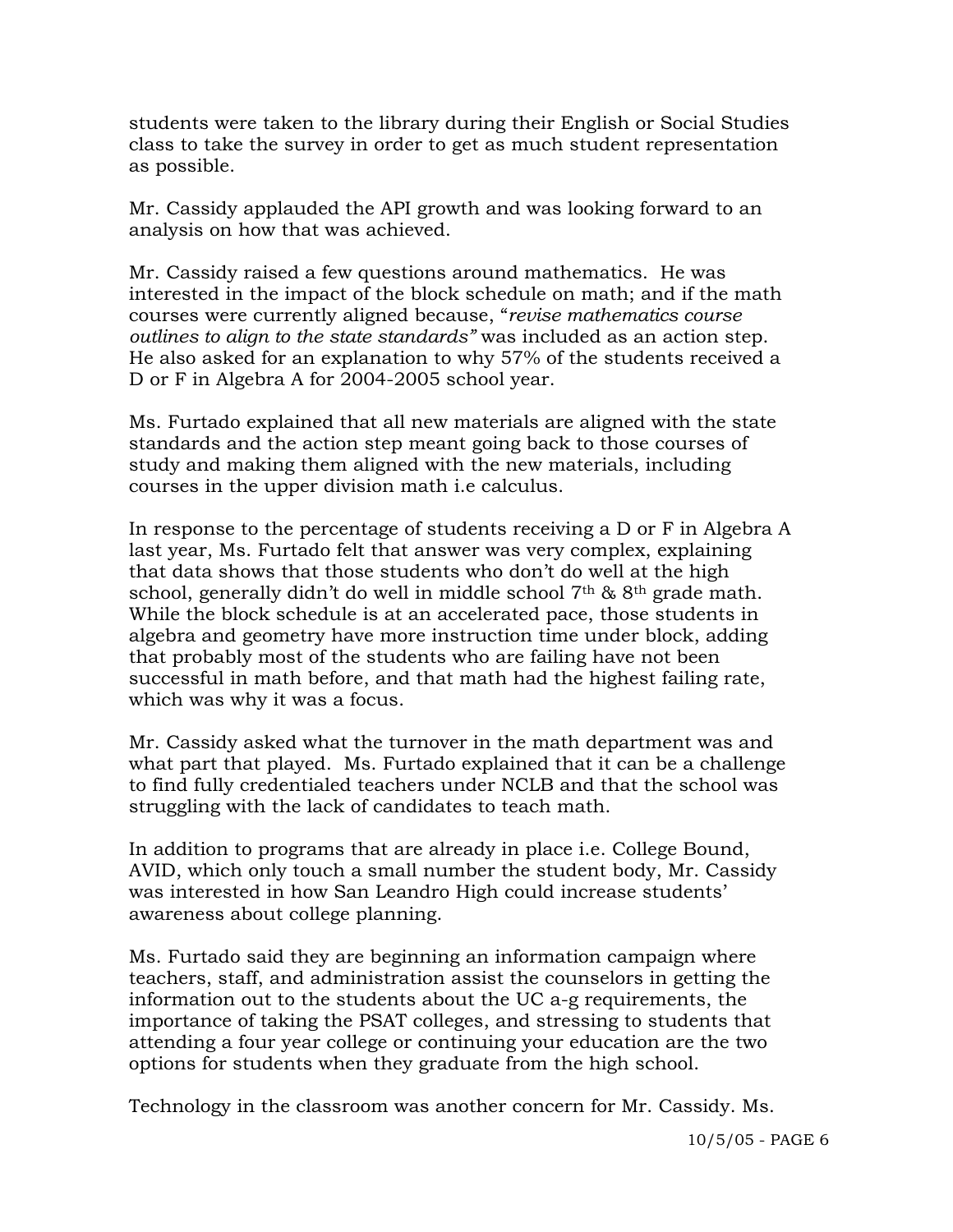Furtado didn't feel that the school was necessarily in a tech "dark age", but it was a struggle, adding that the focus is to continue to upgrade and support the computer labs, making sure that they are updated and well-run as possible, and whenever possible replacing classroom computers with equipment taken from the labs.

 Regarding the mobility rate, Ms. Perry wanted to know the level of those students when they enter the school. Ms. Furtado said that many of those students, particularly the EL students, are behind and unschooled. Ms. Perry applauded Ms. Furtado for recognizing the information gap, and looked forward to hearing about the strategies to addressing the counseling services, four year plan, and career pathways.

 Mrs. Hague congratulated the high school staff for all of their hard work in this process. She suggested including career planning to the sports information night as a way to increase school athletes awareness of identifying careers and understanding paths to reach them.

President Cutter thanked Ms. Furtado for the report.

# **PUBLIC TESTIMONY ON NON-AGENDA ITEMS**

None

# **REPORTS**

- 1) Correspondence None
- 2) Superintendent's Report Superintendent Lim announced that an extremely tragic incident occurred at Bancroft today – a student, who was very popular, passed away. Ms. Lim extended the District's deepest thoughts and prayers to the parents and friends adding that the Bancroft staff rallied and supported the school. She also announced the Parent Leader Reception on Friday, October 7, at 3:30 p.m. at the District Office. It is estimated that there will be between 3-5 representatives per school in attendance.
- 3) Board Committee Reports
	- Communication Mr. Cassidy said that he would refrain from his report until Conference Item 1.1-CF, Community Outreach, was reached on the agenda.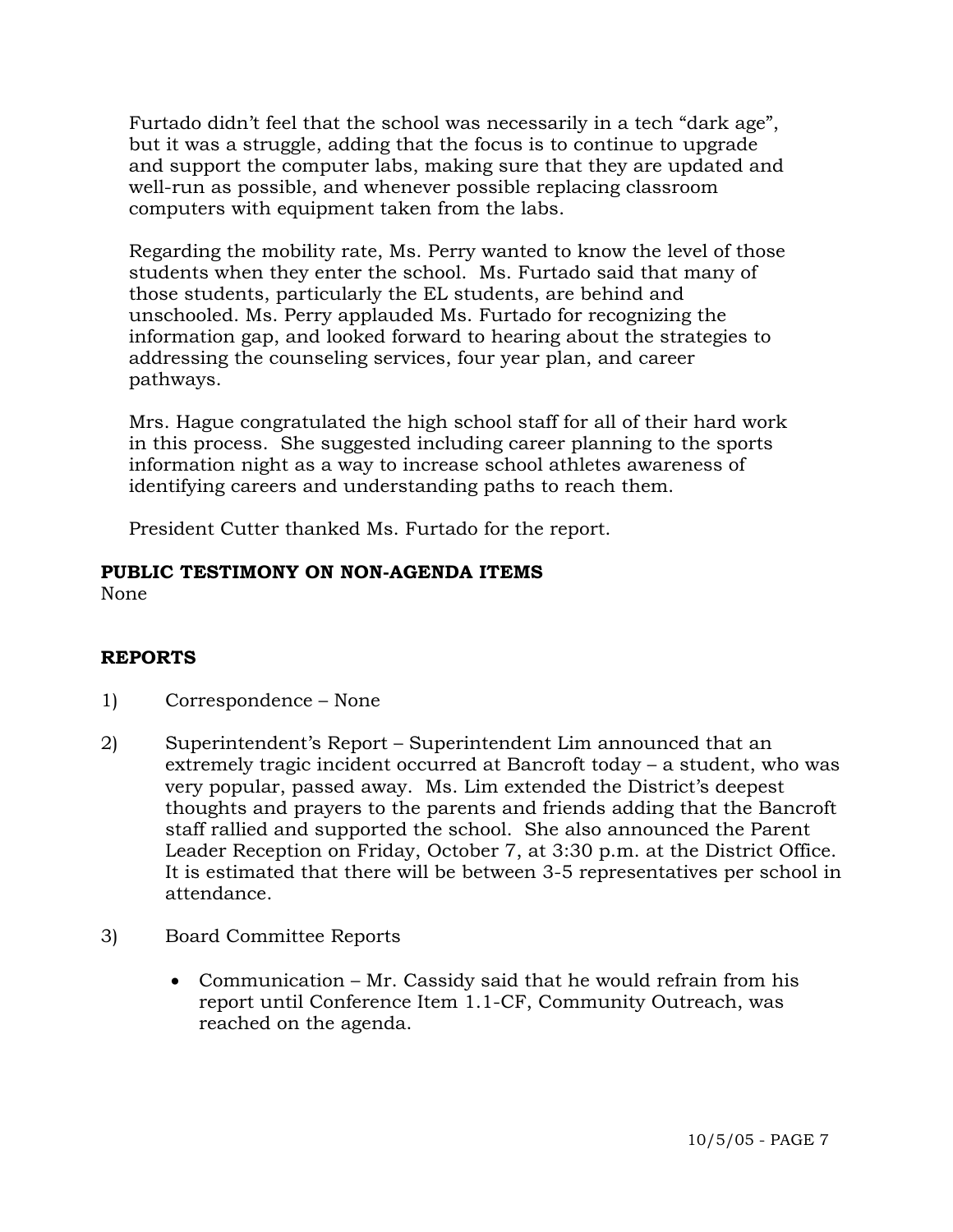- 4) Board Representatives' Reports
	- Alameda County School Boards Assn. Ms. Perry reported that the committee met jointly with the Santa Clara County School Boards Association on September 28. The speakers were CSBA President Kerry Clegg and Executive Director Scott Plotkin.
	- Mid-Alameda County Special Education Local Plan Area –Ms. Perry said there was no report. The committee will be meeting on Oct. 19.
	- Drug, Alcohol, Tobacco Education Ms. Perry attended the meeting as an alternate to President Cutter on September 22. The meeting included a report from Debbie Wong on the middle school text book adoption this year for health; the California Healthy Kids' Survey will be administered again this year; the Safe School Task Force is continuing their work around sexual orientation, gender identity; Board members received copies of Noah Salzman's presentation to the elementary schools on effective behavior management; TUPE grant is looking at a "No Drug Abuse Program. Ms. Perry distributed information on the 2nd Youth Anti-Violence Conference, October 22, from 8:30-4:30 p.m. which is being sponsored by the Davis Street Community Center. Unfortunately it is on the same day as the Adult School's parenting conference. The next TUPE meeting will be November 3.

 In response to President Cutter, Ms. Perry stated that the California Healthy Kids' Survey would be administered to 10th grade students and that further information would be forthcoming as it was currently in the planning stages. Mrs. Cutter also wanted to know if the Board would be able to see the completed survey before it is distributed and have it as a reference. Superintendent Lim said that it wouldn't be a problem.

# **CONSENT ITEMS**

## Human Resources

2.1-C Acceptance of Personnel Report

# 2.2-C Renewal of Student Teaching Agreement

## Educational Services

3.1-C Acceptance of Donations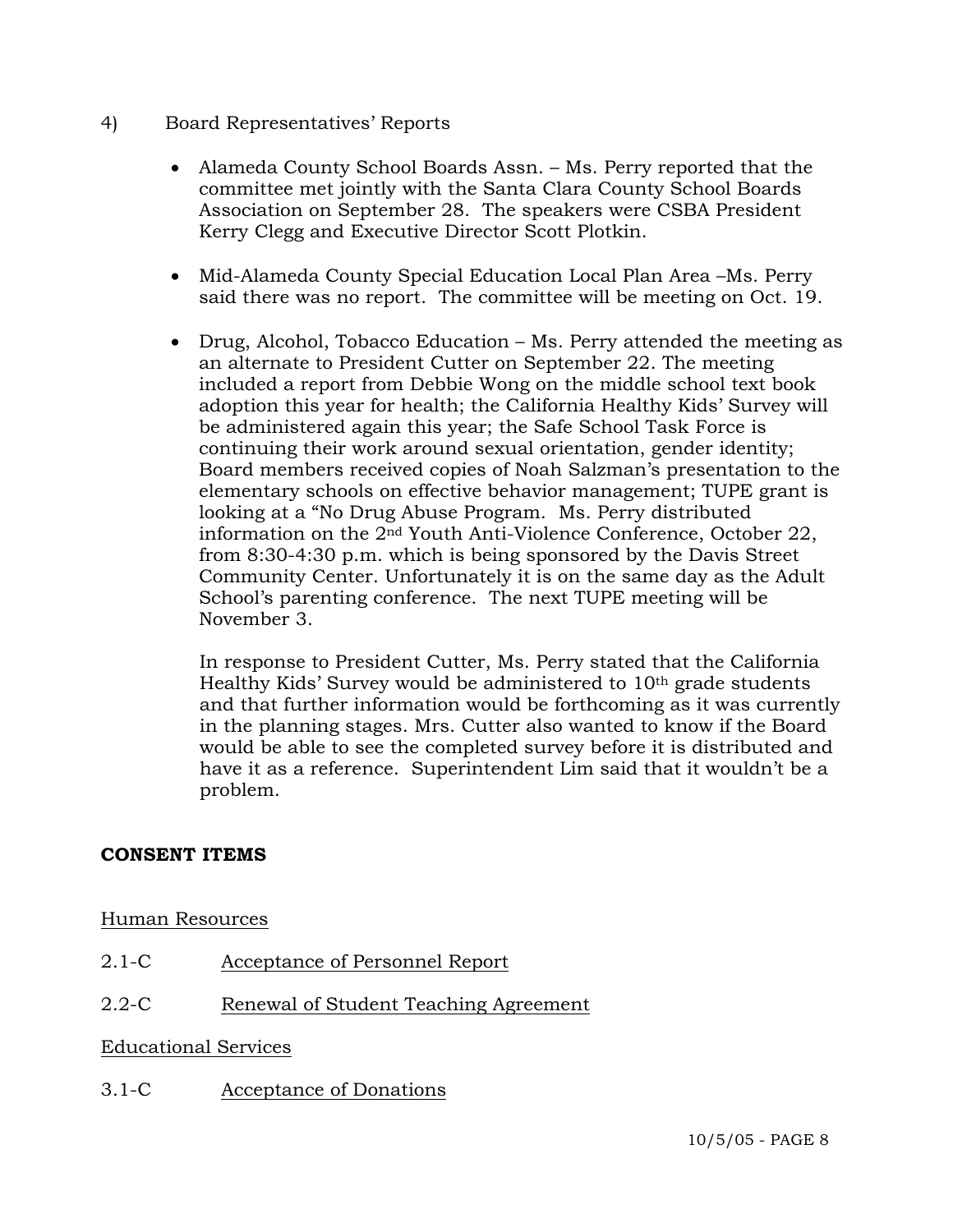- 3.2-C Out-of-State Field Trip for DECA Students to the Western Regional Conference
- 3.3-C Out-of-State Field Trip for DECA Students to the International Competition Conference

## Business, Operations and Facilities

## 4.1-C Release of Retention for Vitton Construction Company

On a motion made by Mr. Davis and seconded by Ms. Perry, the Board approved the consent items by a 7-0 vote.

## **CONFERENCE ITEMS**

#### General Services

1.1-CF Community Outreach The Board discussed and considered taking action on Community Outreach: October Community Workshops, Vision Statement, Monthly School Board and Superintendent Newsletter, Budget Allocation, etc.

> Mr. Cassidy reviewed the various areas of the Community Outreach that the Advocacy Committee was proposing:

> The Vision Statement of the Board and Superintendent was discussed by the Communication Committee and they were proposing "*Committed to Academic Excellence for All Children"* as the vision statement, adding that the statement would not replace the mission statement for the District. Instead, the vision statement is intended as a precision expression of what the District aspires to achieve, whereas the mission statement consists of a lengthier explanation of the District's goals and objectives, noting that the statement summarizes that outstanding student achievement is the overriding objective of the District, and is aligned with the Superintendent's goals.

> While Board members appreciated the committee's initiative in developing a draft vision statement, they saw the statement more as a "motto" or "tagline", expressing the District's number one commitment to academic excellence, working its way into your consciousness the more it is used, and would appear on all District correspondence and the website. They felt that a more formal vision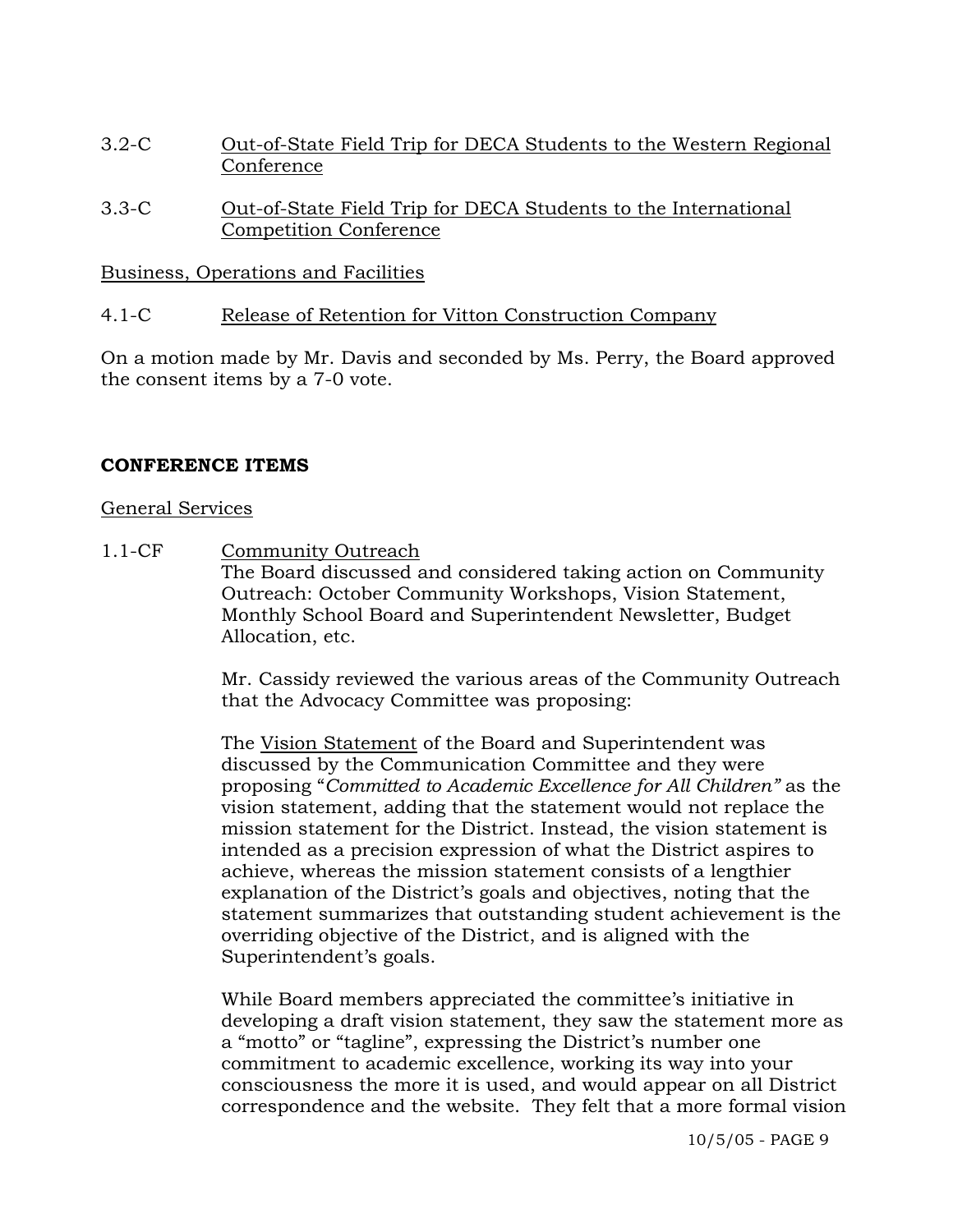statement takes on a different standard and should be a more collaborative effort and involve every level of the District's organization and community.

The Board concurred that *"Committed to Academic Excellence for All Children"* would be used as the District's motto.

The Board reviewed the proposed questions for the breakout session that would be included as part of the October 17 community forum.

Mrs. Hague felt that saying something is a "vision" is different than having a "vision statement" and felt that stating that "academic excellence for all children" is the vision of the school district was appropriate.

Trustee Perry read the questions that were presented at the May 23 forum in response to Mr. Heystek's desire to keep the "spirit" of those questions and creating uniformity for future workshops.

It was the consensus of the Board that the questions as written, with the use of "vision" in the context, were fine.

Mr. Cassidy said that as a way to counter and erase misconceptions of the District and its operations for the School Board, a finding that was raised by Fern Tiger Association, the Communication Committee was recommending that a one-page, monthly School Board and Superintendent newsletter be issued to parents at all school sites, starting in October and continuing until the end of the year, with selected issues of the newsletter to be dissiminated to the community through homeowner associations, and the Chamber of Commerce.

The Board liked the concept of a newsletter, but needed to know the overall cost for staff and translation, which Mrs. Cutter requested that staff research and report back to the Board.

Other suggestions from Trustees Richards and Hague regarding the layout of the newsletter included having the District logo be the predominant icon on the header and it could be placed on each side of the banner.

Mr. Cassidy felt that time was of the essence and requested that the Board approve the funding allocation for this tonight.

Following President Cutter's suggestion to designate \$5,000 for a start-up fund, Mr. Davis moved and Mr. Richards seconded allocating \$5,000 for the communication newsletter.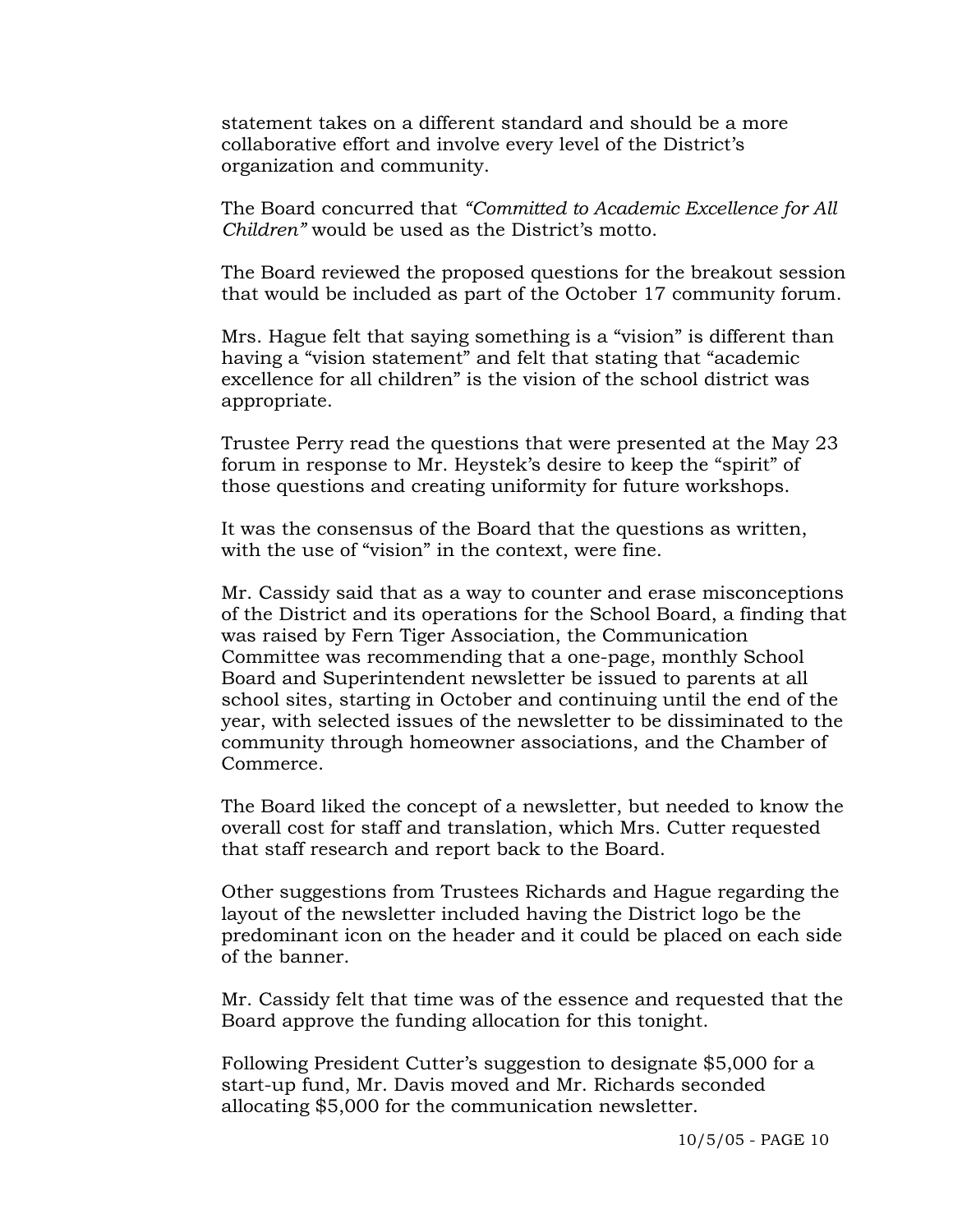Prior to the vote, Mr. Heystek had a concern on the method that the Board was moving on this item, adding that he had never seen money allocated in this fashion, without receiving any information regarding funding or having any previous discussion.

Ms. Perry suggested using the first issue as a "pilot" issue to see if this was a good vehicle to reach the community, then in the meantime, staff could research the cost and bring it back to the Board for approval at the next meeting. She also added that her homeowners association would include it in their newsletter without any charge.

The Board agreed to accept Superintendent Lim's authorization that the cost for the first issue (including San Leandro parents, homeowners' associations and the San Leandro Chamber) be funded out of the Superintendent's budget, then come back with further information and study about the allocation for future issues.

Following the Superintendent's offer, Mr. Davis withdrew his original motion.

On a motion made by Mr. Heystek and seconded by Mr. Davis, the Board adopted *"Committed to Academic Excellence for All Children"* as the District motto by a 7-0 vote.

## **ADDITIONAL SUGGESTIONS AND COMMENTS FROM BOARD MEMBERS**

- Ms. Perry said that she would be attending the BTSA consortium meeting and would report back. She attended the Back-To-School nights at McKinley, Roosevelt and Monroe and found that the attendance was low because it was a staff development day (a non-school day for students) the following day, and she was told by a number of teachers and principals that families were taking advantage of that to use it as a three day holiday and did not attend Back-To-School night to get a jump on their mini-vacation. She suggested that staff note the situation when planning for this coming year.
- Mr. Cassidy congratulated Trustees Davis and Heystek for the planning of Walk to School Day. He shared the following articles with the Board: one from the San Francisco Examine "Why Kids Don't Walk to School in San Francisco"; a report from the September 2005 issue of Harper's Magazine on "Still Separate, Still Unequal – a look at America's Educational Apartheid" regarding funding disparities, centering around New York, and how many of the major urban school districts have overwhelming African American and Hispanic populations, with the white population abandoning those school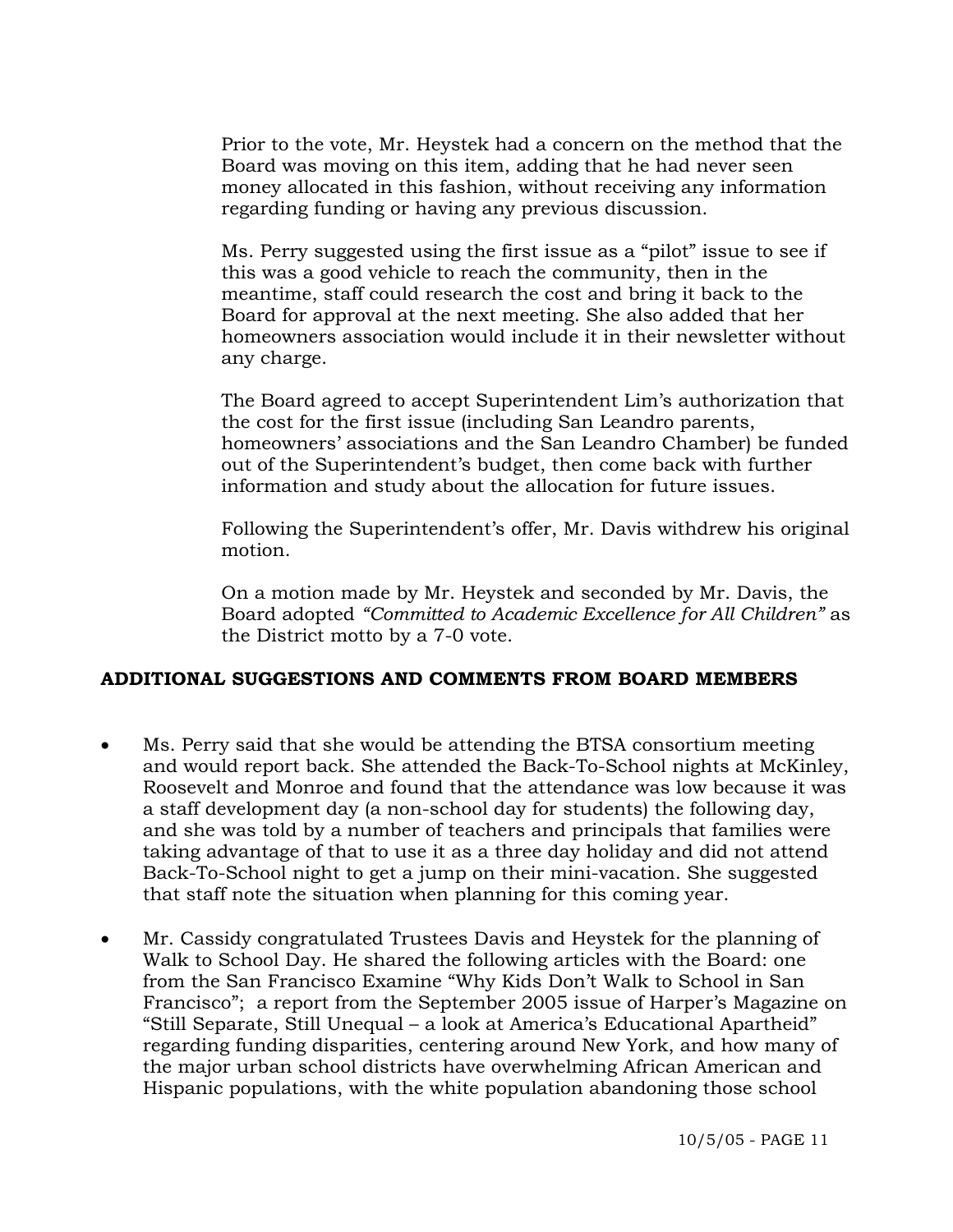districts, adding that San Leandro is a very well represented, diverse school district that should be cherished, quoting Fern Tiger from her report, "if we can get it right here, we can be a model for the state". Another article, from the Wall Street Journal was shared, where the manager of the Atlanta Braves said his number one tip on how to make a good organization was to gather everyone, communicate the plan, preach it daily which emphasizes the importance of communication; and also "show trust in everyone to do their jobs well".

 Mr. Cassidy asked for an update on when a code of conduct/behavior, that was going to be developed in light of the problems that arose with the wrestling program last year at the high school, would be completed. Superintendent Lim indicated that she would give an update in the next *Confidentially Speaking*.

 Another thought expressed by Trustee Cassidy was with the changing demographics and increase of the Latino student population at the high school, the District should take that into account in terms of recruiting qualified Latino teachers, in compliance with the law.

- On behalf of the Ad Hoc Committee, Mr. Heystek thanked everyone for their collaborative effort in the Walk 'n' Roll to School Day, reporting that 380 students (80% of the student body at Jefferson) participated in the event.
- Mr. Davis added his thanks to the Board, District, and City staff for their participation in the Walk 'n' Roll to School Day.

 He requested that the Board consider discussing changing the District's elections to be consistent with the City Council elections in June, which he felt made more sense to have new Board members sworn in at the beginning of the school year, rather than in the middle. It was the consensus of the Board to have the Policy Committee review the request and bring a recommendation back to the entire Board.

• Mr. Richards thanked the Board and District for their support of the Pancake Breakfast to help the victims of Hurricane Katrina. He specifically thanked Trustees Cassidy, Hague, and Davis for helping out and making the day a success. He reported that \$3,443 was received the day of the event, with more money still to be counted, estimating that 600 people were served, adding that there has been discussions regarding making this an annual community activity. He noted that approximately 60 high school students volunteered to set up, clean, and serve.

 Mrs. Cutter asked where the proceeds from the Lenny Williams fundraiser would be going.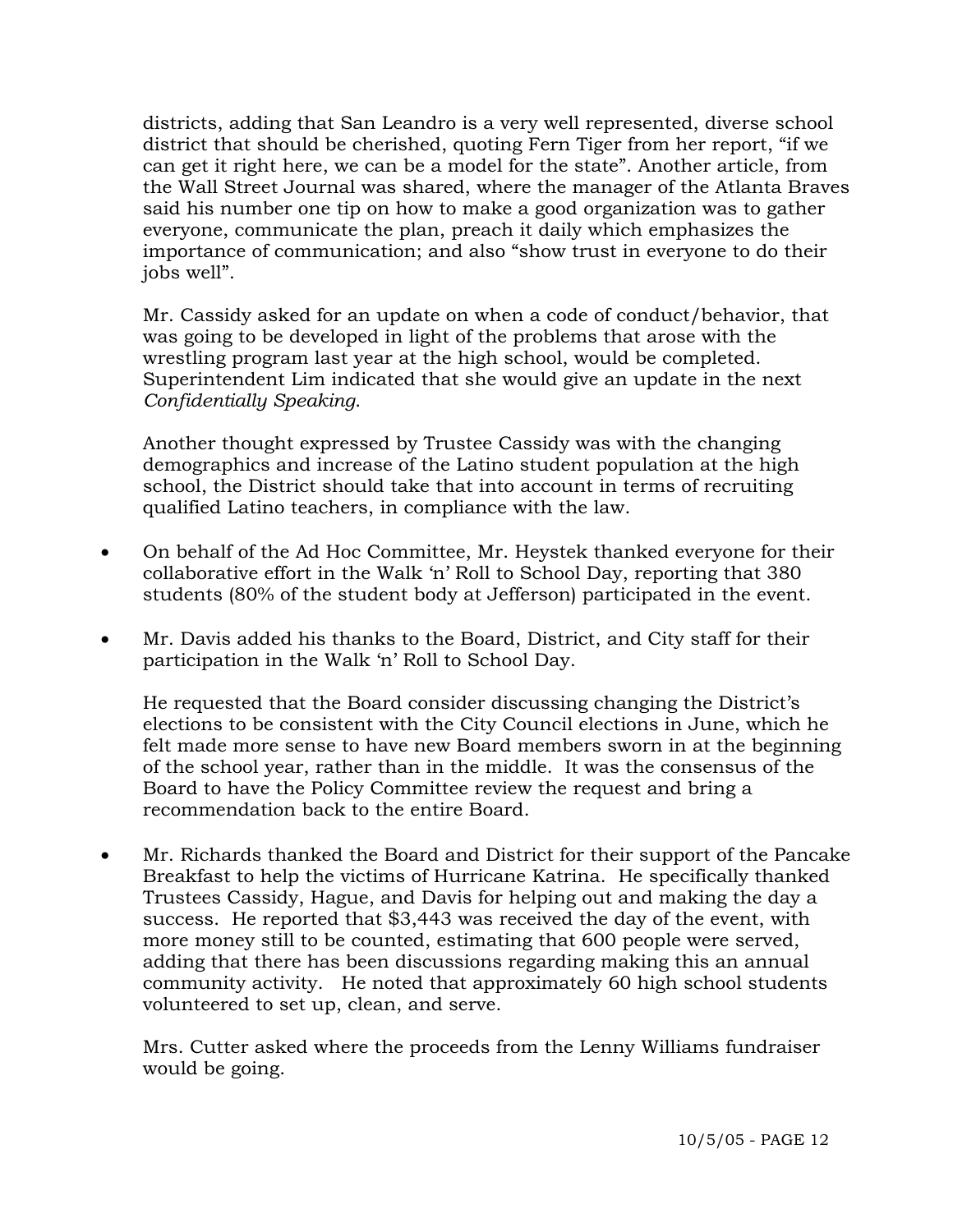Mr. Richards explained that the concert would be at San Leandro High School featuring opening acts - the Notables and jazz band, and all proceeds would be benefiting the vocal and instrumental music programs at every school site. Tickets will be on sale soon, with each school receiving a block of tickets.

 Mrs. Cutter was concerned about the process for distributing the proceeds and if this was going to be an annual event, she would like to have a definite procedure in place. Superinendent Lim suggested that staff bring back information regarding fundraising protocols to the next Board meeting.

 Mr. Cassidy said that in addition to building collaborative relations among the Board, future clarification on the sponsorship process for any fundraisers at a school site was needed so that all Board members are made aware and can participate to avoid any misunderstandings.

- Mrs. Cutter reported on the following items:
	- Back-to-School Night at Washington and how delighted she was to hear positive comments from the teachers praising the principal for her support, the cohesiveness of the staff, and how things were a group effort.
	- She announced the Oct. 22 Adult School sponsored Parent University at the high school. She asked if any Board members would be interested in joining her to present "Understanding School District Finances."
	- She scheduled a meeting on Thursday, October 13, at 700 a.m. (A period) in Room 208 at the high school for the Board to meet with the student Leadership Class, adding that Ms. Boissevain, Activities Director, would also ask ASB members to attend. Ms. Hague suggested that only three trustees commit to attending the meeting to avoid having to agendize. Trustee Perry said that she planned on being at the meeting suggesting that the members of Facilities Committee attend that meeting and bring the information back to their committee meeting which would follow at 8:30 at the D.O. as high school safety was an item on the agenda.
	- Mrs. Cutter reported receiving an email regarding the District's Park and Recreation Commission and that the City was considering disbanding the District's representative. President Cutter would like to write a letter on behalf of the school board requesting that they reconsider this decision, and discuss this at the next City/District Liaison Committee meeting. She asked for the Board's input.

 Mr. Cassidy shared some feedback that he received from Councilmember Tony Santos regarding this issue stating that it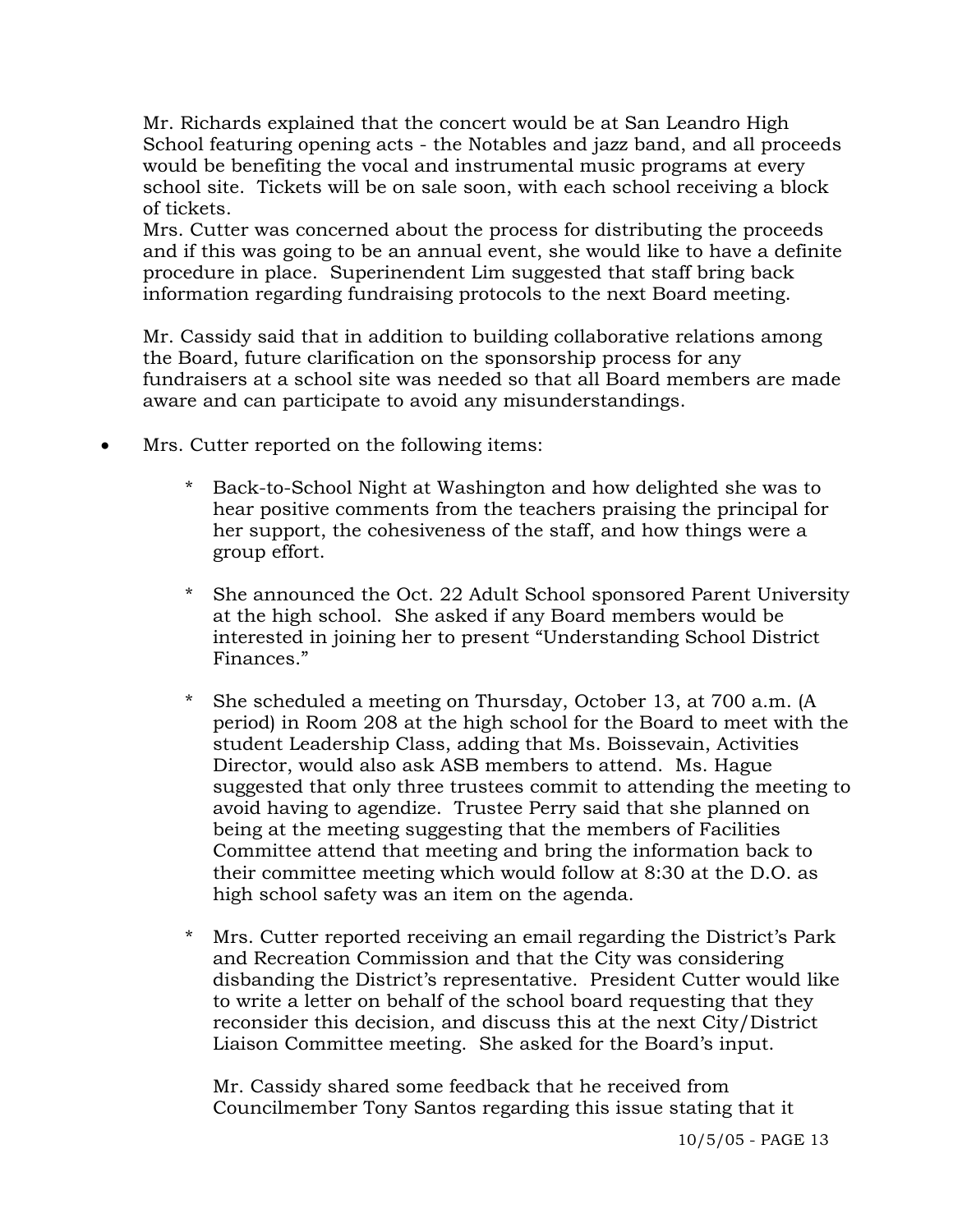Mr. Santos felt this wasn't a big deal as school district representatives were never reporting back to the school board, so disbanding the group was not hurting the school district in any way and any issues could be addressed through the Liaison committee.

 Ms. Perry suggested including some history of the commission regarding the procedure/reason for the selection of the District members. It was consensus of the Board for President Cutter to write a letter of response requesting to be advised when this item would be discussed so that the District could address our desire to have a representative to the City before action is taken.

 President Cutter said that she spoke with San Leandro Times reporter Denise Kaplan regarding an update on the sale of Pacific High School, an issue she wrote about 10 years ago. It was the consensus of the Board to proceed. Mrs. Cutter added that she offered to give Denise a tour as well as the City's Public Information Officer Jane McCrea, in hopes of adding some insight to our District.